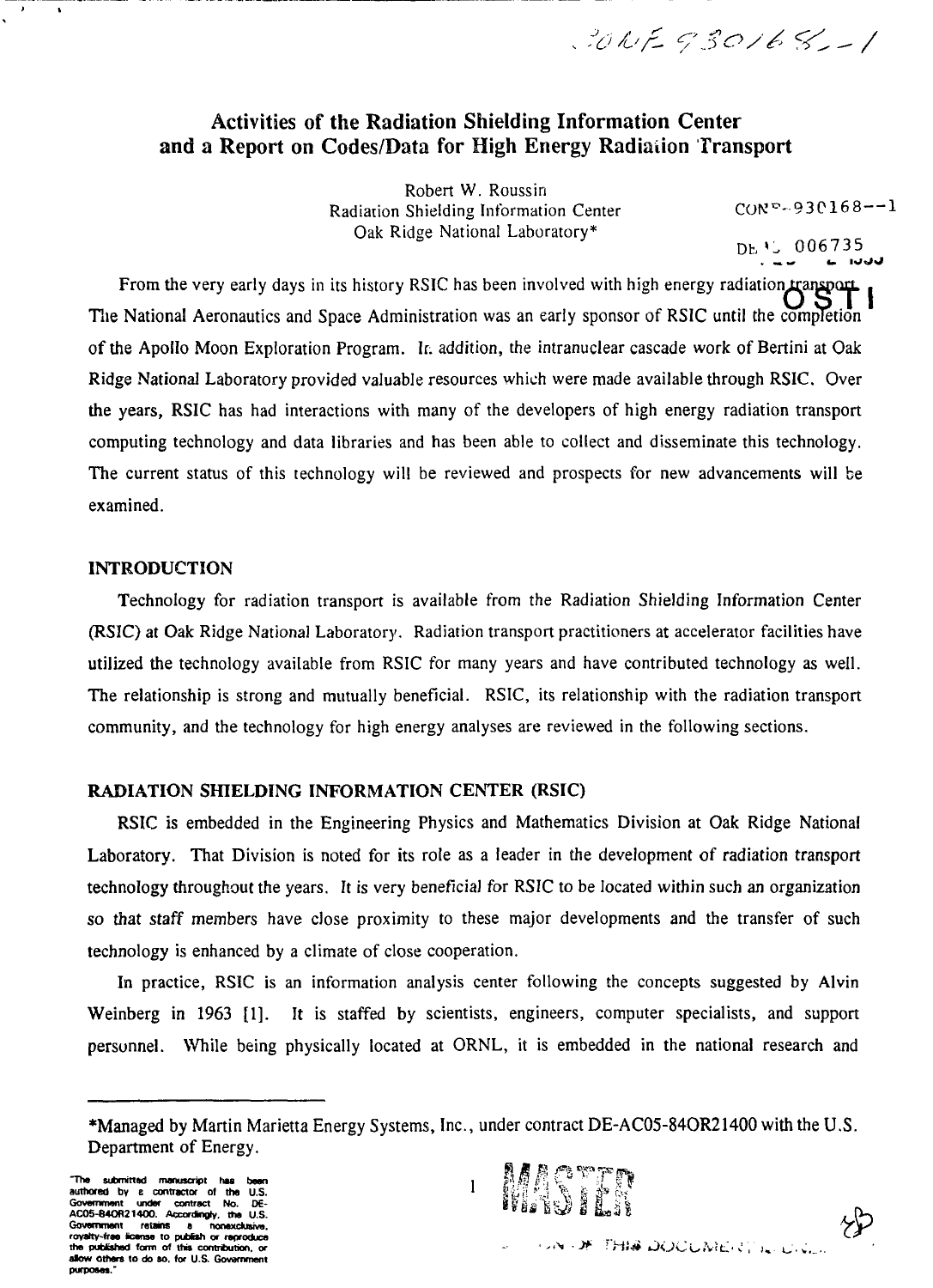development of its sponsors and interacts dynamically with contributors and users. Computing technology in its area of coverage has always been treated as valid technical information subject to critical examination and continuing improvement through usage.

The radiation transport needs of several communities are served by RSIC. It was founded in 1962 by the U. S. Atomic Energy Commission to provide support for its reactor research programs. The Defense Nuclear Agency joined in sponsorship in 1964 and the National Aeronautics and Space Administration (NASA) a little later as the Apollo Program grew. Over the years the scope of RSIC has broadened to include radiation transport from nuclear weapons, radioisotopes, accelerators, fusion reactors, nuclear waste, and both natural and man-made radiation in space. Current sponsors include the U. S. Department of Energy (Nuclear Energy, Fusion, Defense Programs, Environment, Safety and Health, Environmental Restoration and Waste Management), and the Defense Nuclear Agency.

In-depth coverage is provided for many radiation transport topics including:

Atmospheric dispersion and environmental dose

Criticality safety

Radiation production and sources

Radiation protection and shielding

Radiation detectors and measurements

Shield, storage and shipping cask design

Radiation waste management

Radiological safety and assessment

RSIC serves as the focus of radiation transport activities. Staff members answer technical inquiries about radiation transport problems. They package and disseminate pertinent computing technology and appropriate data libraries. Radiation transport literature is reviewed, indexed, and placed in a data base for subsequent search and retrieval upon demand. Bibliographies and review reports are published and seminar-workshops on computing methods and code systems are conducted. All activity is reported to the radiation transport community via a monthly RSIC Newsletter. Special activities, primarily in the area of processed data library generation, are also undertaken by the staff in response to community and sponsor needs.

Valuable technology products are packaged and disseminated by RSIC. The Computer Code Collection (CCC) [2] contains over 600 radiation transport calculational systems. The collection of codes peripheral to the actual transport calculation, the Peripheral Shielding Routines (PSR) [3], contains over 300 entries. The Data Library Collection (DLC) |4], has over 160 packages. The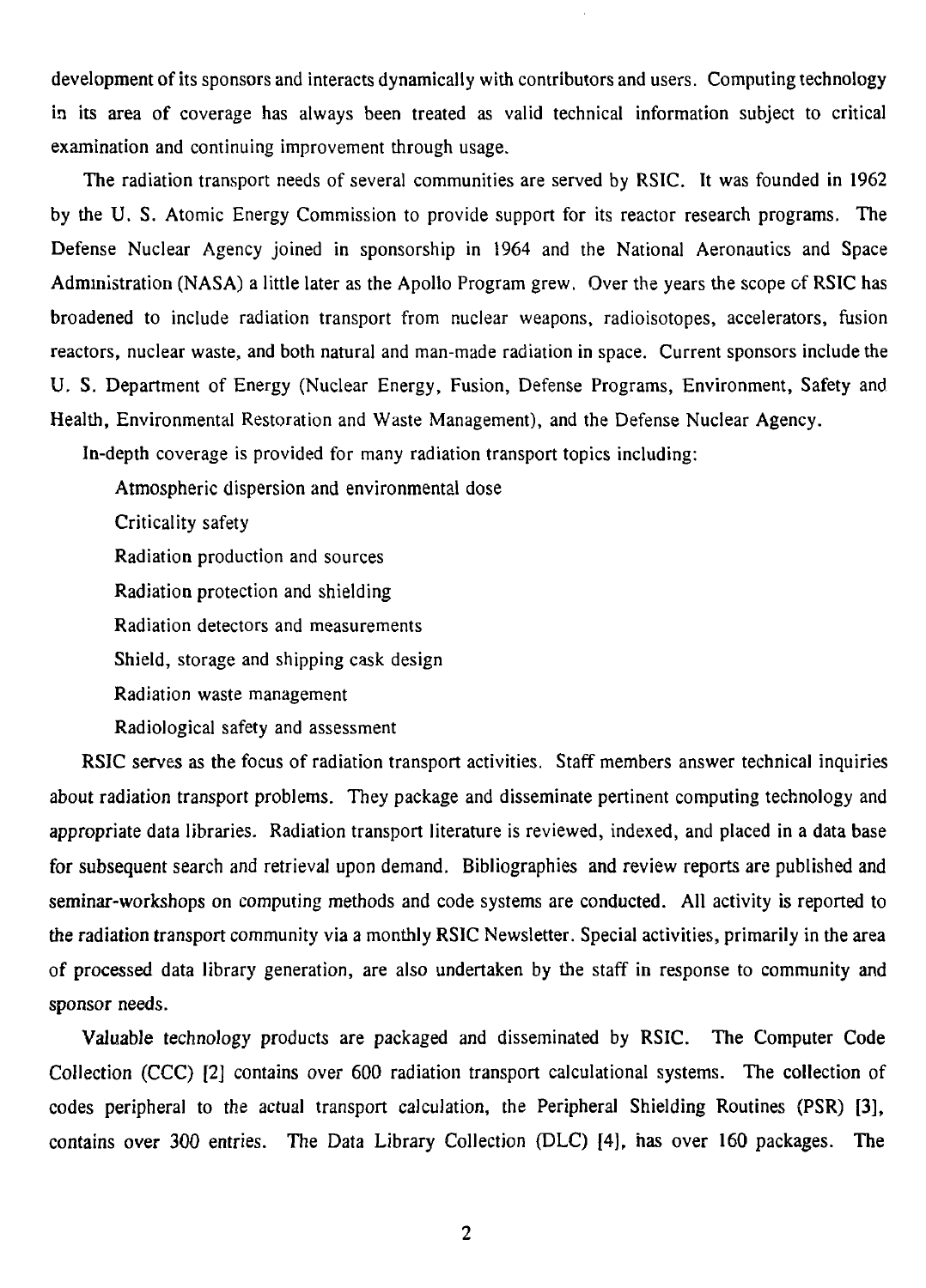literature data base (SARIS) [5] contains over 19,400 citations. The RSIC Newsletter is mailed to about 2300 registrants from all over the world.

A new user may find that an RSIC staff member will be a collaborator throughout various stages of a project. A problem posed by letter or phone may be discussed for advice on method of solution (a literature search may be performed). The requestor can be provided with appropriate computer codes and data libraries applicable to the task and given guidance on the interpretation of preliminary results. User experience often results in improvements to method or data. These updates to the technology as well as results of the research are often fed back into the RSIC collections.

RSIC also collaborates and exchanges technology with other organizations, both domestic and international. Domestic institutions include the Energy Science and Technology Software Center, the National Nuclear Data Center (BNL), the U. S. Cross Section Evaluation Working Group (CSEWG), Radiation Protection and Shielding Standards (ANS-6), and Mathematics and Computing Standards (ANS-**10).**

#### **INTERNATIONAL COLLABORATION**

International organizations with which RSIC collaborates include the OECD Nuclear Energy Agency Data Bank (NEA DB), the Japanese Nuclear Energy Data Center (NEDAC), and the International Atomic Energy Agency Nuclear Data Section (NDS).

RSIC engages in international information exchange via bilateral and international agency exchange agreements negotiated by its sponsors. Where no agreement exists, RSIC is advised by its financial sponsors through contract monitors or special organizational units established to deal with such matters.

In general, RSIC is authorized to engage in international exchange on a reciprocal exchange basis.

#### **HIGH ENERGY RADIATION TRANSPORT**

RSIC has a long history of involvement with high energy radiation transport. We were led into this area through our early sponsorship from NASA in the late 1960s. As the successful Apollo moon landing program wound down, all of the major development laboratories placed their software in RSIC. That technology has been somewhat dormant over the intervening years but many have recently requested it because of new activities such as the Strategic Defense Initiative (SDI) and, more recently, the Space Exploration Initiative (SEI).

The development of the intranuclear cascade work by Bertini [6] and others at ORNL at about the same time as the Apollo program was another factor. The related data and computing technology were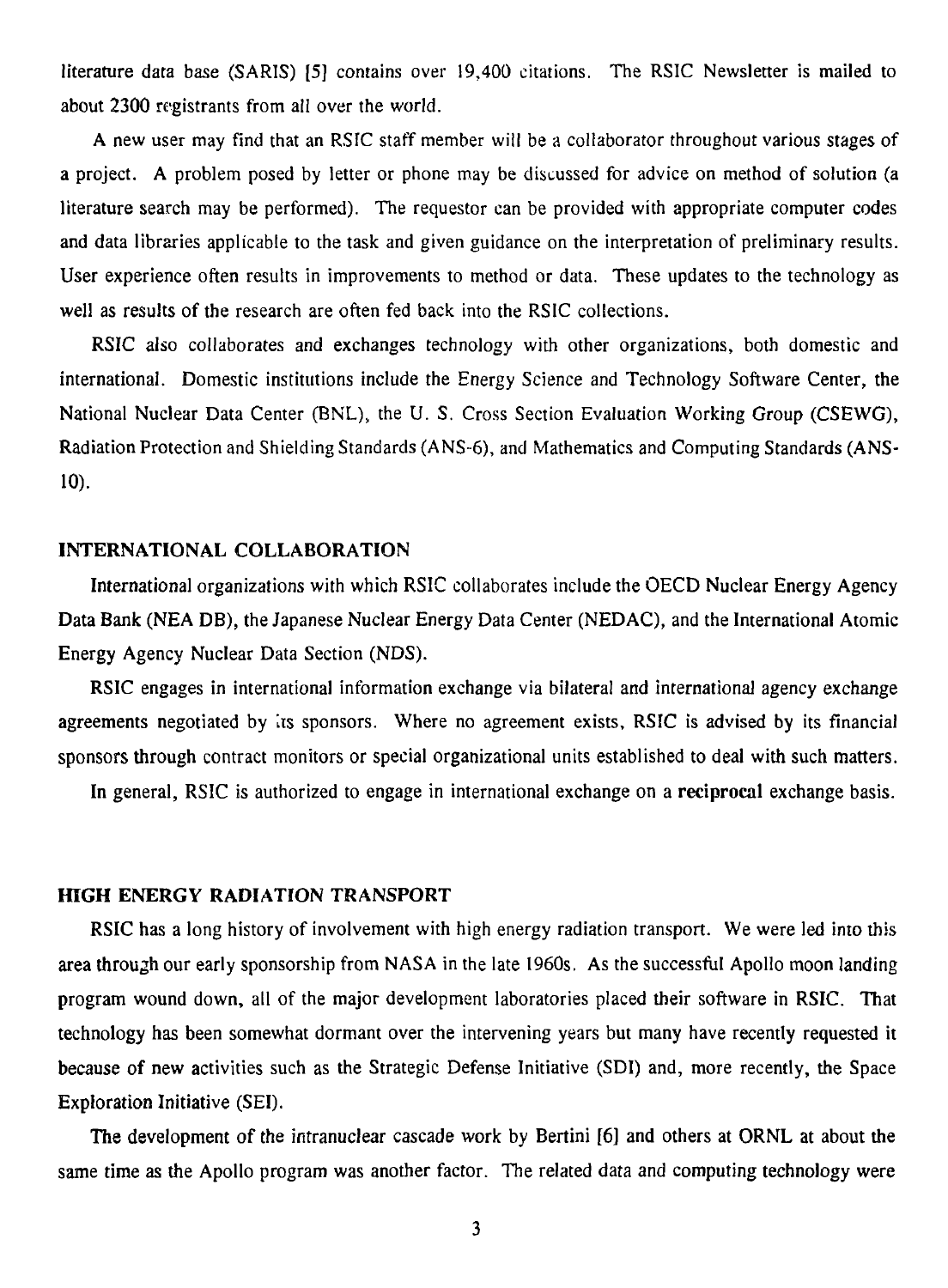subsequently placed in RSIC and have seen steady use **Identify CCCs for High Energy Radiation** over the years. The development of the ETRAN code by Berger and Seltzer (7] and its inclusion in RSIC was also significant. There have been many extensions to the electron/photon cascade methodology over the years and complex geometry versions such as ITS |8j are in common use. The contribution of the EGS system by Nelson, Hirayama, and Rogers [9| was also significant, and many others could be cited.

Over the years RSIC has tried, with some success, to keep abreast of the field of high energy radiation transport by encouraging developers to contribute their technology. To learn what is available, an RSIC user will be given a "Capsule Review" 1**10],** which provides a brief summary of all RSIC "Packages". It contains an alphabetic index by package name and has a separate section for

**Table 1. Capsule Review Keywords to Transport** 

> BEAM TRANSPORT SREMSSTRAHLUNG CHARGED PARTICLES COSMIC RAYS ELECTROMAGNETIC CASCADE ELECTRON TRANSPORT ENERGY DEPOSITION EXTRANUCLEAR CASCADE CTR HADRON HEAVY IONS HIGH ENERGY INTRANUCLEAR CASCADE MESON NUCLEAR MODELS NUCLEON PROTON RADIATION DAMAGE SPACE RADIATION

CCCs, PSRs, and DLCs. Each section has a KEYWORD index to help a user select a package of interest. KEYWORDS which are likely to be most relevant for finding CCCs suitable for high energy radiation transport are listed in Table 1. A selected list from the CCC is given in Table 2. These have been grouped into somewhat arbitrary categories of Fusion; Bremsstrahlung, range, and stopping power; Heavy ions, beam transport; Electron-Photon cascade; Intranuclear cascade; and Space Radiation.

KEYWORDS which are likely to be most relevant in identifying PSRs and DLCs for high energy radiation transport are listed in Table 3. Selected lists from the PSR and DLC collections are shown in Table 4. These are grouped into categories Intranuclear cascade; Charged particle; and Neutron, photon multigroup cross sections (for DLCs); and Atomic collisions, damage, energy loss, dose; and Nuclear model (for PSRs).

Tables 5 and 6 provide a summary of the packages most often disseminated in the past three years to give the user a feel for the popularity and relative usage of these codes and data libraries. Table 7 summarizes the attributes of the various packages in terms of Application, Particle type, Energy range. Geometry, and Method. The contributors of the various packages are listed in Table A I.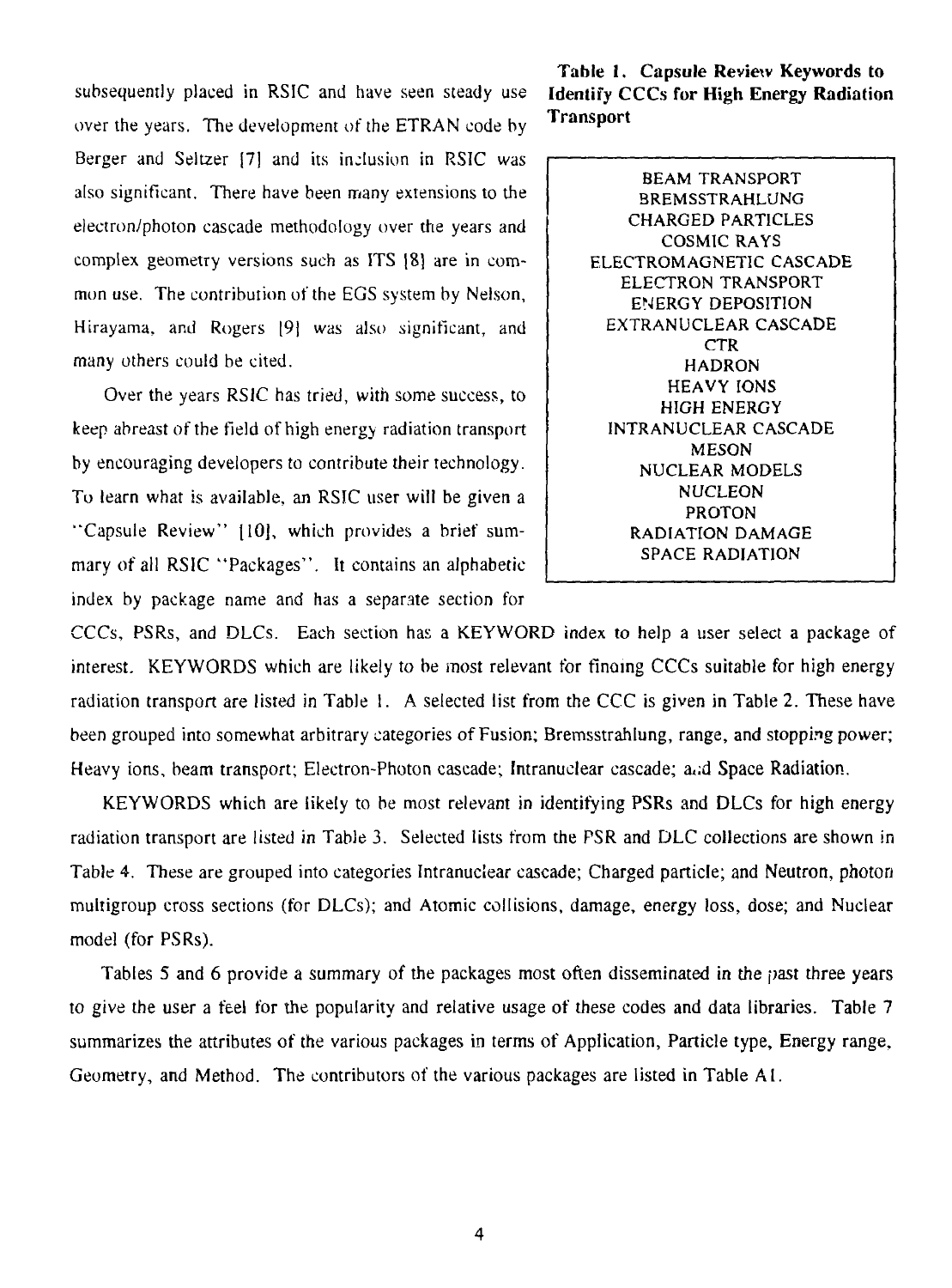**Table 2.** Packages from the RSIC Computer Code Collection for High Energy **Radiation Transport**

Fusion CCC-339/AKTIV CCC-345/MEDUSA- PIJ CCC-410/THIDA-2 CCC-S05/MEDUSA-1B

Electron-Photon Cascade CCC-107/ETRAN CCC-117/BETA II CCC-119/ELBA CCC-155/ELTRAN CCC-176/CASCADE CCC-197/USRHYD CCC-331/EGS4 CCC-361/SANDYL CCC-430/EDMULT 2.1 CCC-467/ITS CCC-544/CEPXS/ONELD Bremsstrahlung, Range, **Stopping Power** CCC-31/GREMRAD CCC-50/LRSPC CCC-201/STRAGL CCC-228/SPAR

**Intranuclear Cascade** CCC-156/MECC-7 CCC-160/PICA CCC-161/NMTC CCC-178/HETC CCC-207/FLUKA-TRANKA CCC-265/CASIM CCC-443/REAC CCC-496/HETC-KFA

Heavv Ions. Beam **Transport** CCC-244/TRANSPORT CCC-249/HIC-1 CCC-275/E-DEP-1 CCC-537/TRIPOS

Space Radiation CCC-116/TRECO CCC-118/SIGMA II CCC-148/SPARES CCC-157/MEVDP CCC-2O5/TRAPP CCC-329/MODEL CCC-358/SOFIP CCC-379/SHIELDOSE

# **Table 3.** Capsule Review Keywords to Identify PSRs and **SUMMARY LLCs** for High Energy Radiation Transport<br>
The role of RSIC in supplying

Keywords found in PSRs CHARGED PARTICLE CROSS SECTION PROCESSING DISPLACEMENT CROSS SECTIONS KERMA NUCLEAR MODELS PROTON DOSE RANGE, CHARGED PARTICLE RADIATION DAMAGE Keywords found in DLCs

> CHARGED PARTICLE CROSS SECTIONS CTR NEUTRONICS CROSS SECTIONS DAMAGE CROSS SECTIONS INTRANUCLEAR CASCADE KERMA FACTORS

high energy radiation transport depends on the willingness of the user community to share the developments made in the field. There are several code systems that we are seeking at the present time including the latest versions of HETC/CALOR/MORSE from ORNL, REAC3 from HEDL, LAHET from LANL, FLUNEV from DESY, GEANT and FLUKA from CERN, updates for ITS and EGS from SNL and SLAC, respectively, and high energy cross section librar-

ies being developed at various locations. RSIC users can help in this process by alerting us to developments which are not in RSIC. A section for doing so is provided on the RSIC Registration Form. developments which are not in RSIC. A section for doing so is provided on the RSIC Registration Form.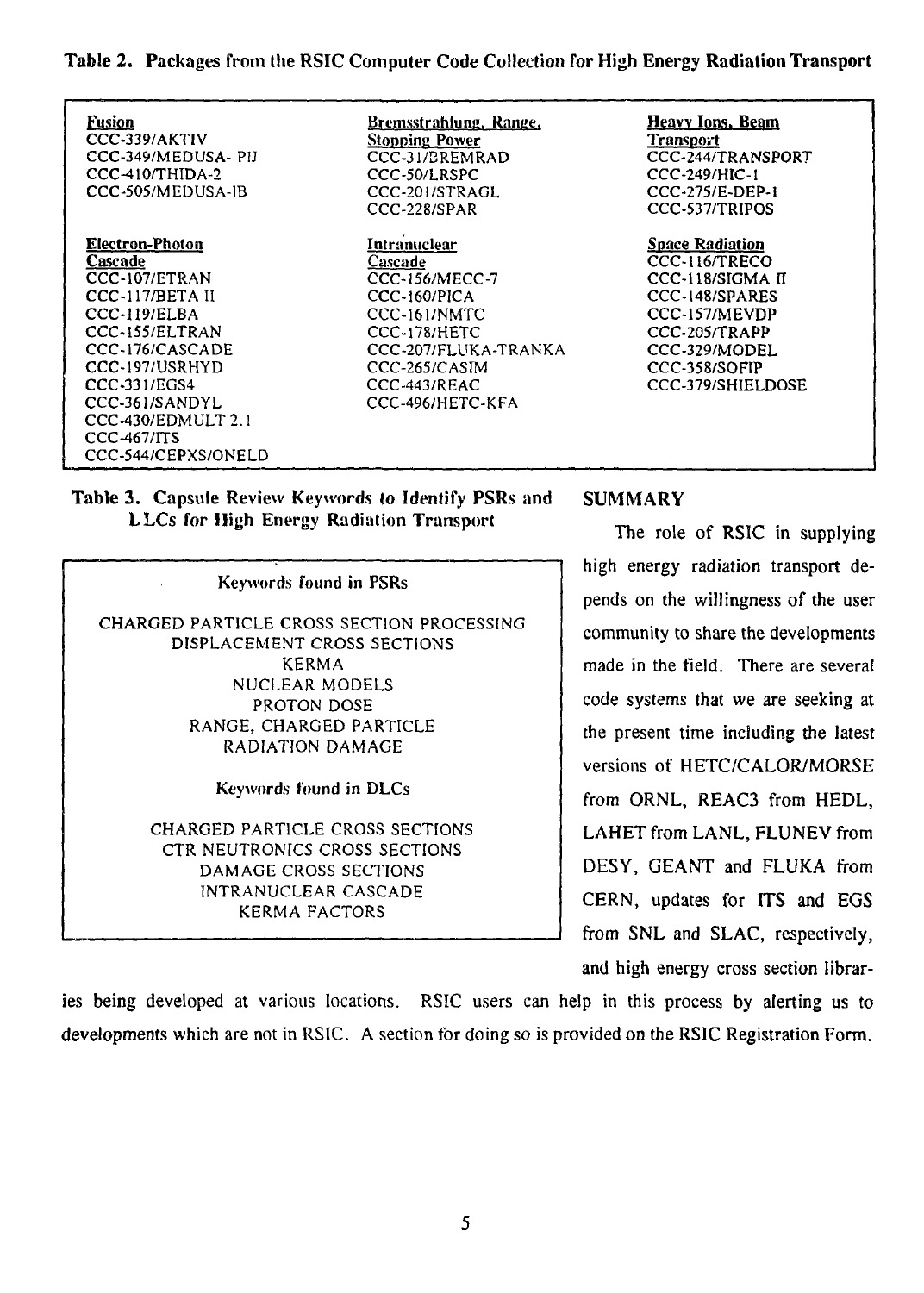### Table 4. Packages from the RSiC Peripheral Shielding **Routine and Data Library Collection** Related to High Energy Radiation Transport

| <b>Intranuclear</b> Cascade,<br><b>Charged Particle</b><br>DLC-1/LEP<br>DLC-3/MEP<br>DLC-22/FLEP<br>DLC-106/ECPL | <b>Neutron</b> , <b>Photon</b><br><b>Multigroup</b><br><b>Cross Sections</b><br>DLC-55/RECOIL<br>DLC-58/HELLO<br>DLC-84/MENSLIB<br>DLC-87/HILO<br>DLC-119/HILO86<br>DLC-128/LAHIMACK | Atomic Collisions,<br>Damage, Energy<br>Loss, Dose<br>PSR-47/ENLOSS<br>PSR-195/REPC<br>PSR-137/MARLOWE<br>PSR-257/ACAT<br>PSR-261/MICAP<br>PSR-263/SPECTER-ANL | <b>Nuclear Model</b><br><b>PSR-3/ELIESE</b><br>PSR-10/EVAP<br>PSR-125/GNASH<br>PSR-152/HAUSER*5<br>PSR-158/SAMMY<br>PSR-166/PREANG<br>PSR-219/ERINNI<br>PSR-224/PREM<br>PSR-226/PRECO-D2<br><b>PSR-227/ECIS-88</b><br>PSR-235/DWUCK<br><b>PSR-298/TNG1</b><br>PSR-302/COMNUC3B |  |
|------------------------------------------------------------------------------------------------------------------|--------------------------------------------------------------------------------------------------------------------------------------------------------------------------------------|----------------------------------------------------------------------------------------------------------------------------------------------------------------|--------------------------------------------------------------------------------------------------------------------------------------------------------------------------------------------------------------------------------------------------------------------------------|--|
|------------------------------------------------------------------------------------------------------------------|--------------------------------------------------------------------------------------------------------------------------------------------------------------------------------------|----------------------------------------------------------------------------------------------------------------------------------------------------------------|--------------------------------------------------------------------------------------------------------------------------------------------------------------------------------------------------------------------------------------------------------------------------------|--|

Table 5. High Energy Radiation Transport Packages from the RSIC CCC Collection That Were Sent Most Often in Recent Years

| <b>Fusion</b><br>CCC-410/THIDA-2 (4)<br>CCC-339/AKTIV (2)<br>CCC-505/MEDUSA-IB                                                                                                                         | Bremsstrahlung, Range,<br><b>Stopping Power</b><br>CCC-228/SPAR (9)<br>CCC-31/BREMRAD<br>CCC-50/LRSPC<br>CCC-201/STRAGL                                              | Heavy Ions, Beam<br><b>Transport</b><br>CCC-275/E-DEP-1 (7)<br>CCC-537/TRIPOS (6)<br>CCC-244/TRANSPORT                                                         |
|--------------------------------------------------------------------------------------------------------------------------------------------------------------------------------------------------------|----------------------------------------------------------------------------------------------------------------------------------------------------------------------|----------------------------------------------------------------------------------------------------------------------------------------------------------------|
| <b>Electron-Photon</b><br>Cascade<br>CCC-467/ITS (153)<br>CCC-331/EGS4 (37)<br>CCC-544/CEPXS/ONELD (18)<br>CCC-361/SANDYL<br>CCC-107/ETRAN<br>CCC-117/BETA II<br>CCC-176/CASCADE<br>CCC-430/EDMULT 2.1 | Intranuclear<br>Cascade<br>CCC-178/HETC (20)<br>CCC-160/PICA (12)<br><b>CCC-496/HETC-KFA (11)</b><br>CCC-443/REAC<br>CCC-156/MECC-7<br>CCC-161/NMTC<br>CCC-265/CASIM | <b>Space Radiation</b><br>CCC-379/SHIELDOSE (21)<br>CCC-157/MEVDP (4)<br>CCC-329/MODEL<br>CCC-353/SOFIP<br>CCC-116/TRECO<br>CCC-118/SIGMA II<br>CCC-148/SPARES |

Table 6. High Energy Radiation Transport Packages from the RSIC PSR and DLC Collections That Were Sent Most Often in Recent Years

| Intranuclear Cascade,<br><b>Charged Particle</b> | Neutron, Photon<br>Multigroup                                                              | <b>Atomic Collisions,</b><br>Damage,                                                                        | <b>Nuclear Model</b>                                                                                                          |
|--------------------------------------------------|--------------------------------------------------------------------------------------------|-------------------------------------------------------------------------------------------------------------|-------------------------------------------------------------------------------------------------------------------------------|
|                                                  | <b>Cross Sections</b>                                                                      | <b>Energy Loss, Dose</b>                                                                                    | PSR-125/GNASH (21)                                                                                                            |
| DLC-106/ECPL (2)                                 | DLC-119/HILO86 (8)<br>DLC-128/LAHIMACK (6)<br>DLC-55/RECOIL<br>DLC-58/HELLO<br>DLC-87/HILO | <b>PSR-137/MARLOWE (21)</b><br>PSR-263/SPECTER-ANL(7)<br>PSR-261/MICAP (4)<br>PSR-257/ACAT<br>PSR-47/ENLOSS | <b>PSR-10/EVAP (4)</b><br>PSR-3/ELIESE (3)<br>PSR-152/HAUSER*5<br>PSR-226/PRECO-D2<br>PSR-235/DWUCK<br><b>PSR-227/ECIS-88</b> |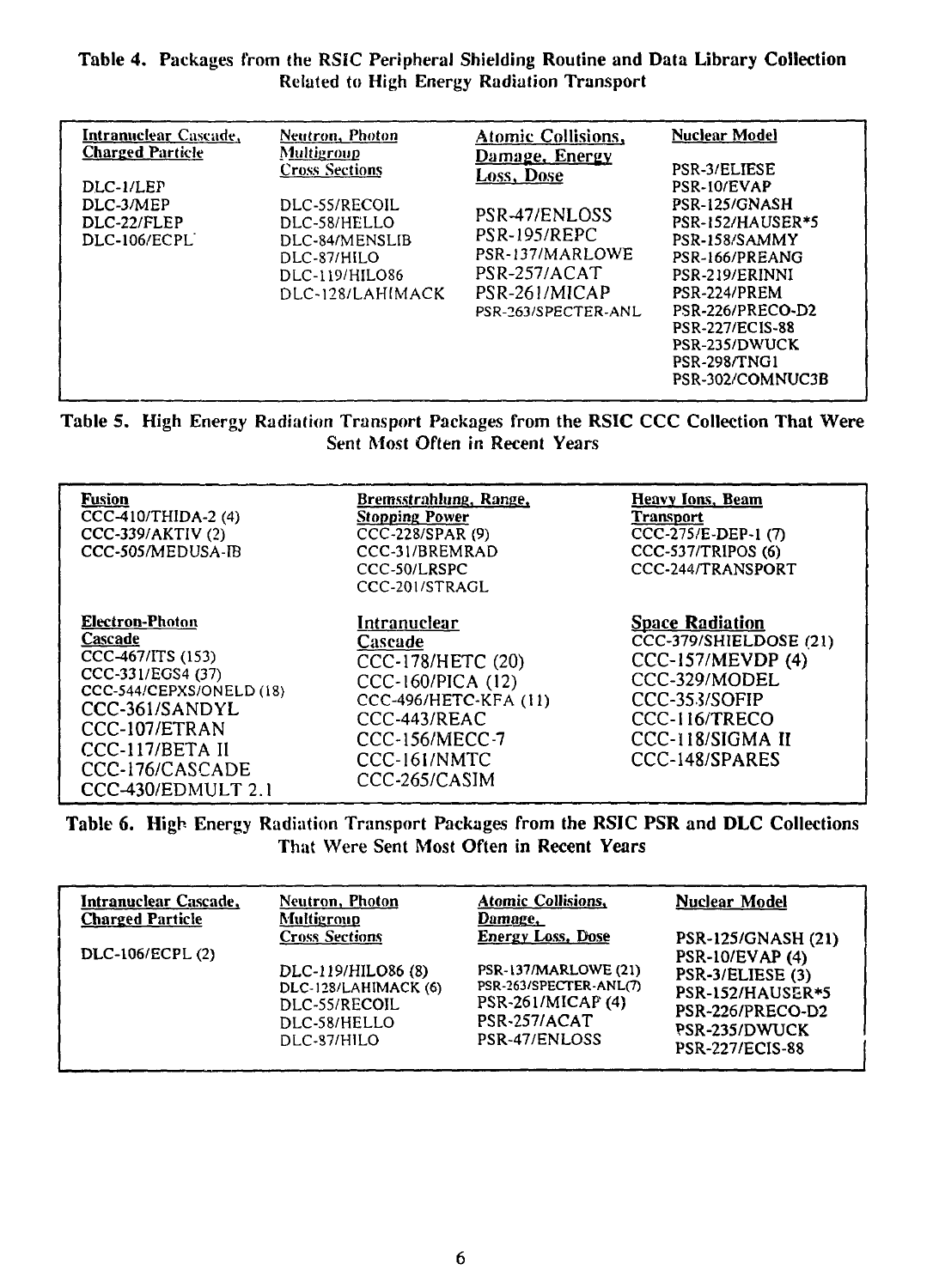#### **Table 7. Attributes of RSIC Code Packages and Data Libraries in Terms of Application, Particle type, Energy range, Geometry, and Method (page 7)**

| Code name                                 | Particle types                        | Energy range          | Geometry   | Method                                                           |  |
|-------------------------------------------|---------------------------------------|-----------------------|------------|------------------------------------------------------------------|--|
| <b>FUSION</b>                             |                                       |                       |            |                                                                  |  |
| CCC-339/AKTIV                             | Neutrons, photons                     | $\leq$ 20 MeV         | Aribitrary | Radioactive buildup and<br>decay                                 |  |
| CCC-349/MEDUSA-PIJ                        | Laser                                 | Fusion                | Spherical  | 1-D Lagrangian hydrody-<br>namics and collision prob-<br>ability |  |
| CCC-410/THIDA-2                           | Neutrons, photons                     | $\leq$ 20 MeV         | Complex    | Matrix exponential, dis-<br>crete ordinates, Monte<br>Carlo      |  |
| CCC-505/MEDUSA-IB                         | Ion beam                              | Fusion                | Spherical  | 1-D Lagrangian hydrody-<br>namics and collision prob-<br>ability |  |
|                                           | BREMSSTRAHLUNG, RANGE, STOPPING POWER |                       |            |                                                                  |  |
| CCC-31/BREMRAD                            | Electron, photon                      | $\leq$ 2 MeV          |            | Bethe-Heitler (external),<br>Knipp-Uhlenbeck (internal)          |  |
| CCC-50/LRSPC                              | Protons                               | $1$ MeV $-100$ GeV    |            | Bethe-Bloch                                                      |  |
| CCC-201/STRAGL                            | Heavier than electrons                | None                  |            |                                                                  |  |
| CCC-228/SPAR                              | Many                                  | $<$ Few hundred GeV   |            |                                                                  |  |
| HEAVY IONS, BEAM TRANSPORT                |                                       |                       |            |                                                                  |  |
| CCC-244/TRANSPORT                         |                                       | GeV range             | Beam       | Matrix multiplication                                            |  |
| <b>CCC-249/HIC-1</b>                      | Heavy ions                            | $\geq$ 50 MeV/nucleon |            | Monte Carlo                                                      |  |
| <b>CCC-275/E-DEP-1</b><br>(Version P5.00) | Heavy ions                            |                       |            |                                                                  |  |
| CCC-537/TRIPOS                            | lons                                  | $< 10$ keV            | Multilayer | Monte Carlo                                                      |  |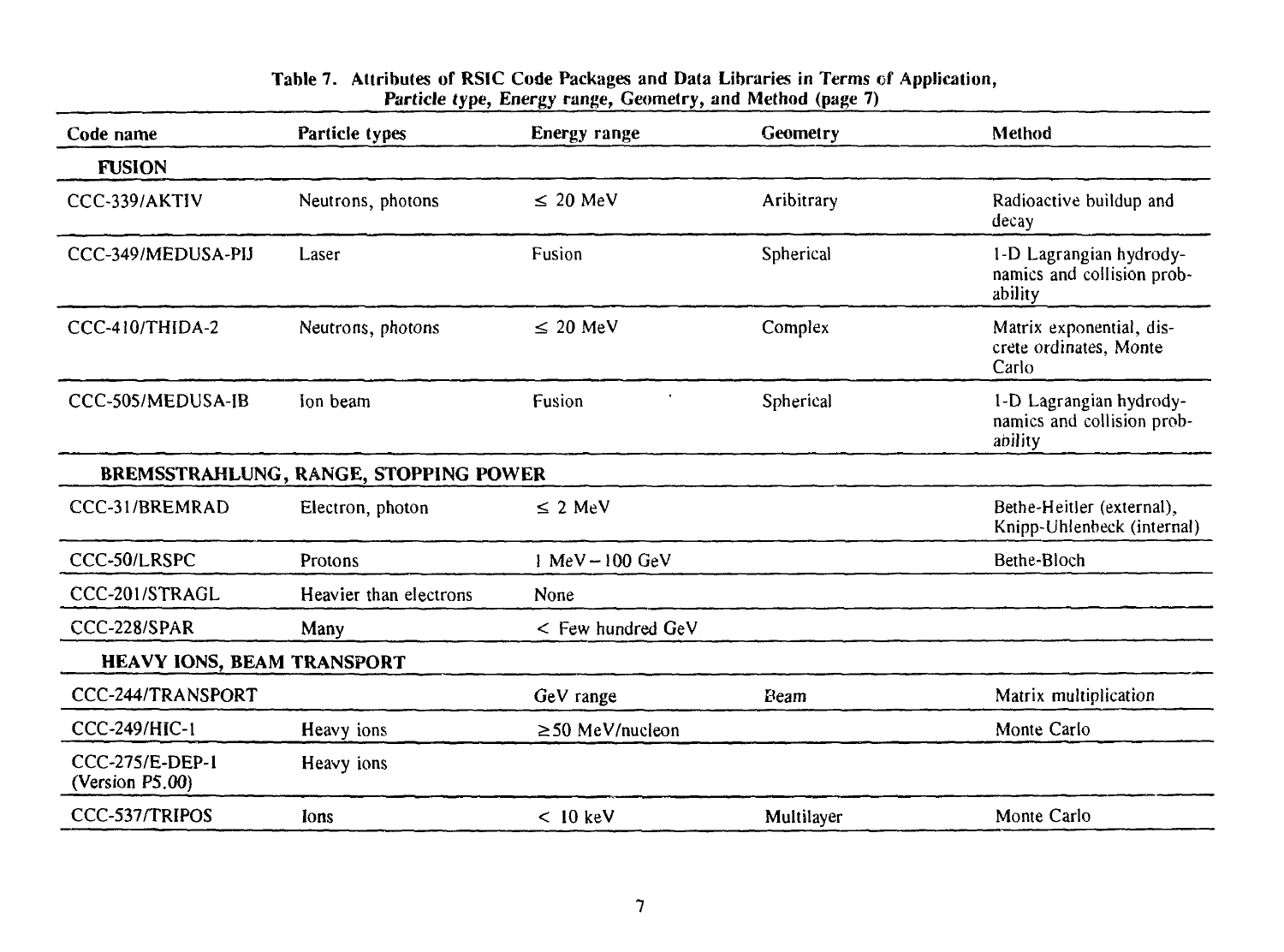| rarucie type, iznergy range, Geometry, and method (page of |                               |                                    |                 |                                                                       |  |
|------------------------------------------------------------|-------------------------------|------------------------------------|-----------------|-----------------------------------------------------------------------|--|
| Code name                                                  | Particle types                | Energy range                       | <b>Geometry</b> | Method                                                                |  |
| <b>ELECTRON-PHOTON CASCADE</b>                             |                               |                                    |                 |                                                                       |  |
| CCC-107/ETRAN                                              | Electron, photon              | 10 MeV                             | Plane slabs     | Monte Carlo                                                           |  |
| CCC-117/BETA-II                                            | Electron, bremsstrahlung      |                                    | Complex         | Monte Carlo                                                           |  |
| CCC-119/ELBA                                               | Electron, bremsstrahlung      | $< 10$ MeV                         | Plane slab      | Straight ahead                                                        |  |
| CCC-155/ELTRAN                                             | Electron                      | K shell to few MeV                 | Multilayer slab | Quasi-Monte Carlo                                                     |  |
| CCC-176/CASCADE                                            | Electrons, photons            | 1 GeV                              | Slab            | Monte Carlo                                                           |  |
| CCC-197/USRHYD                                             | Electron, X-ray               | keV range                          | Multilayer slab | Monte Carlo                                                           |  |
| <b>CCC-331/EGS4</b>                                        | Electron, photon              | $<$ few thousand GeV               | Complex         | Monte Carlo                                                           |  |
| CCC-361/SANDYL                                             | Electron, photon              | $1 \text{ keV} - 1000 \text{ MeV}$ | Complex         | Monte Carlo                                                           |  |
| CCC-430/EDMULT 2.1                                         | Electrons                     | $0.1 - 20$ MeV                     | Layered slabs   | Semiempirical                                                         |  |
| <b>CCC-467/ITS</b>                                         | Electron, photon              | $l$ keV $-1$ GeV                   | Complex         | Monte Carlo                                                           |  |
| CCC-544/CEPXS/ONELD                                        | Electron, photon              | $1 \text{ keV} - 100 \text{ MeV}$  | One-Dimension   | Discrete ordinates, linear<br>discontinuous spatial dif-<br>ferencing |  |
| <b>INTRANUCLEAR CASCADE</b>                                |                               |                                    |                 |                                                                       |  |
| <b>CCC-156/MECC-7</b>                                      | Neutron, proton, pion         | $100 - 2,500$ MeV                  |                 | Intranuclear cascade                                                  |  |
| CCC-160/PICA                                               | Photon                        | $30 - 400$ MeV                     |                 | Intranuclear cascade                                                  |  |
| CCC-161/NMTC                                               | Nucleons, muons, and<br>pions | $<$ 3.56 GeV; $<$ 2.5 GeV          | Complex         | Monte Carlo                                                           |  |
| CCC-178/HETC                                               | Nucleons, mesons              | $\leq$ 3 GeV                       | Complex         | Monte Carlo                                                           |  |
| CCC-207/FLUKA-<br>TRANKA                                   | Nucleons, mesons              | $E > 50$ MeV                       | Cylindrical     | Monte Carlo                                                           |  |

#### **Table 7. Attributes of RSIC** Code Packages and **Data Libraries** in **Terms of Particle type,** Energy range, Geometry, **and Method** (page 8) Application,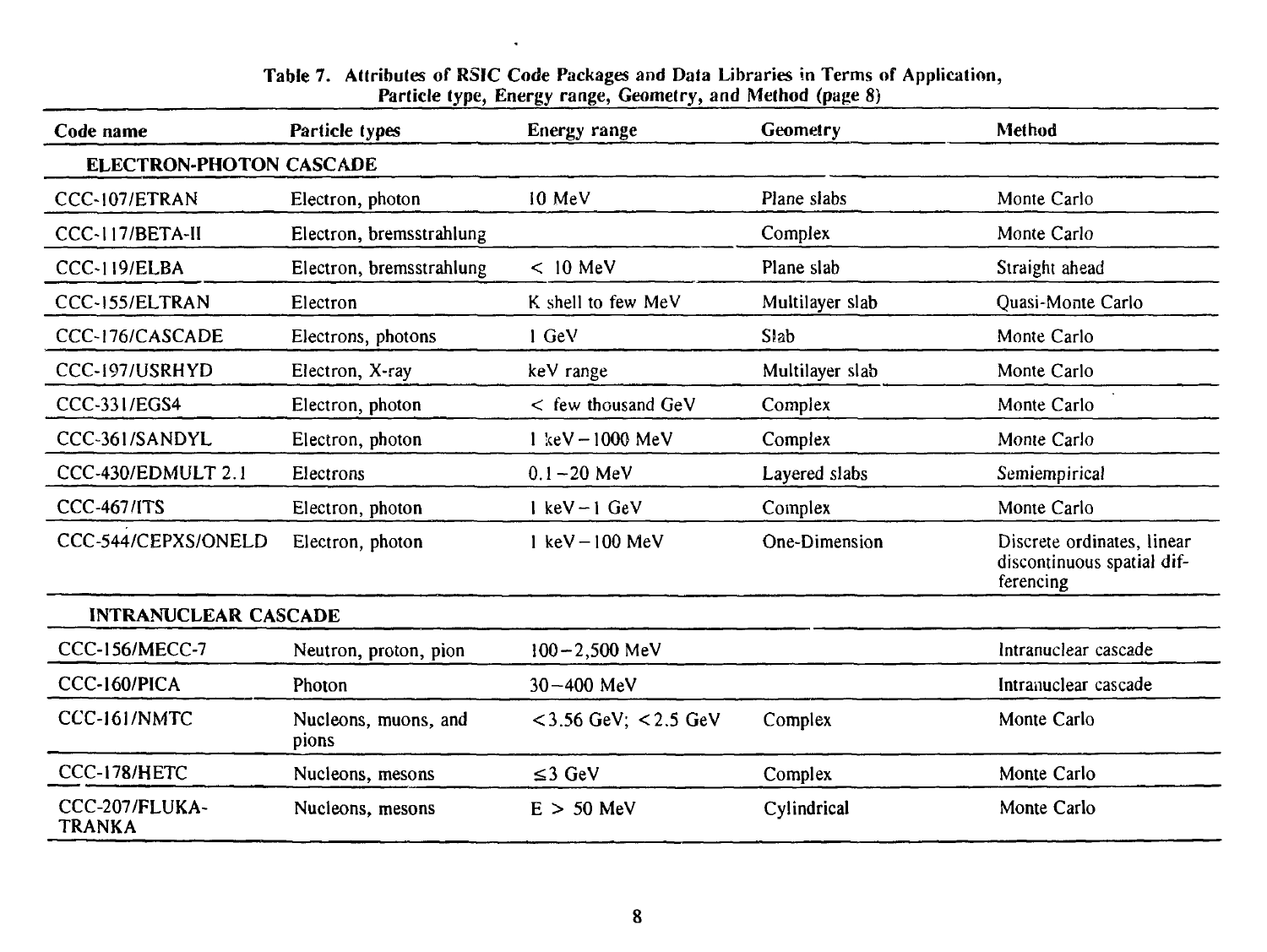#### **Table 7. Attributes of RSIC Code Packages and Data Libraries in Terms of Particle type, Energy range, Geometry, and Method** (page 9) **Application,**

| Code name                                      | Particle types                  | Energy range                              | Geometry        | <b>Method</b>                                  |  |
|------------------------------------------------|---------------------------------|-------------------------------------------|-----------------|------------------------------------------------|--|
| CCC-265/CASIM                                  | Neutron, proton, pion           | 20-1000 GeV/c                             | Complex         | Monte Carlo, intranuclear<br>cascade           |  |
| CCC-443/REAC                                   | Neutron, charged                | $\leq 40$ MeV                             | Arbitrary       | Simplified transmutation<br>and decay          |  |
| CCC-496/HETC-KFA                               | Nucleons, mesons, light<br>ions | $\leq$ 3 GeV                              | Complex         | Monte Carlo                                    |  |
| <b>SPACE RADIATION</b>                         |                                 |                                           |                 |                                                |  |
| CCC-116/TRECO                                  | Van Allen                       | < 600 p, < 7 MeV e                        | Orbital         |                                                |  |
| CCC-118/SIGMA II                               | Various                         | $< 10$ MeV                                | complex         | Numerical integration of<br>dose kernels       |  |
| CCC-148/SPARES                                 | Many                            | $< 10$ MeV                                | Multilayer      | Monte Carlo, straight<br>ahead                 |  |
| CCC-157/MEVDP                                  | <b>Various</b>                  | Range given by empirical<br>function of E | Complex         | Path length areal densities                    |  |
| CCC-205/TRAPP                                  | Alpha, proton                   | $\leq$ 3 GeV                              | Spherical shell | Straight line                                  |  |
| CCC-329/MODEL                                  | Electrons, protons              | Van Allen                                 |                 |                                                |  |
| CCC-358/SOFIP                                  | Proton, electron                | Van Allen                                 |                 |                                                |  |
| CCC-379/SHIELDOSE                              | Proton, electron                | $2 - 5000$ MeV p, $0.02 - 20$<br>MeV e.   | One dimensional | Approximate, based on<br>precalculated results |  |
| <b>INTRANUCLEAR CASCADE, CHARGED PARTICLES</b> |                                 |                                           |                 |                                                |  |
| DLC-1/LEP                                      | Nucleons, mesons                | $25 - 400$ MeV                            |                 | Analysis of LECC history<br>tapes              |  |
| DLC-3/MEP                                      | Nucleons, mesons                | $0.5$ to $3$ GeV                          |                 | Analysis of MECC history<br>tapes              |  |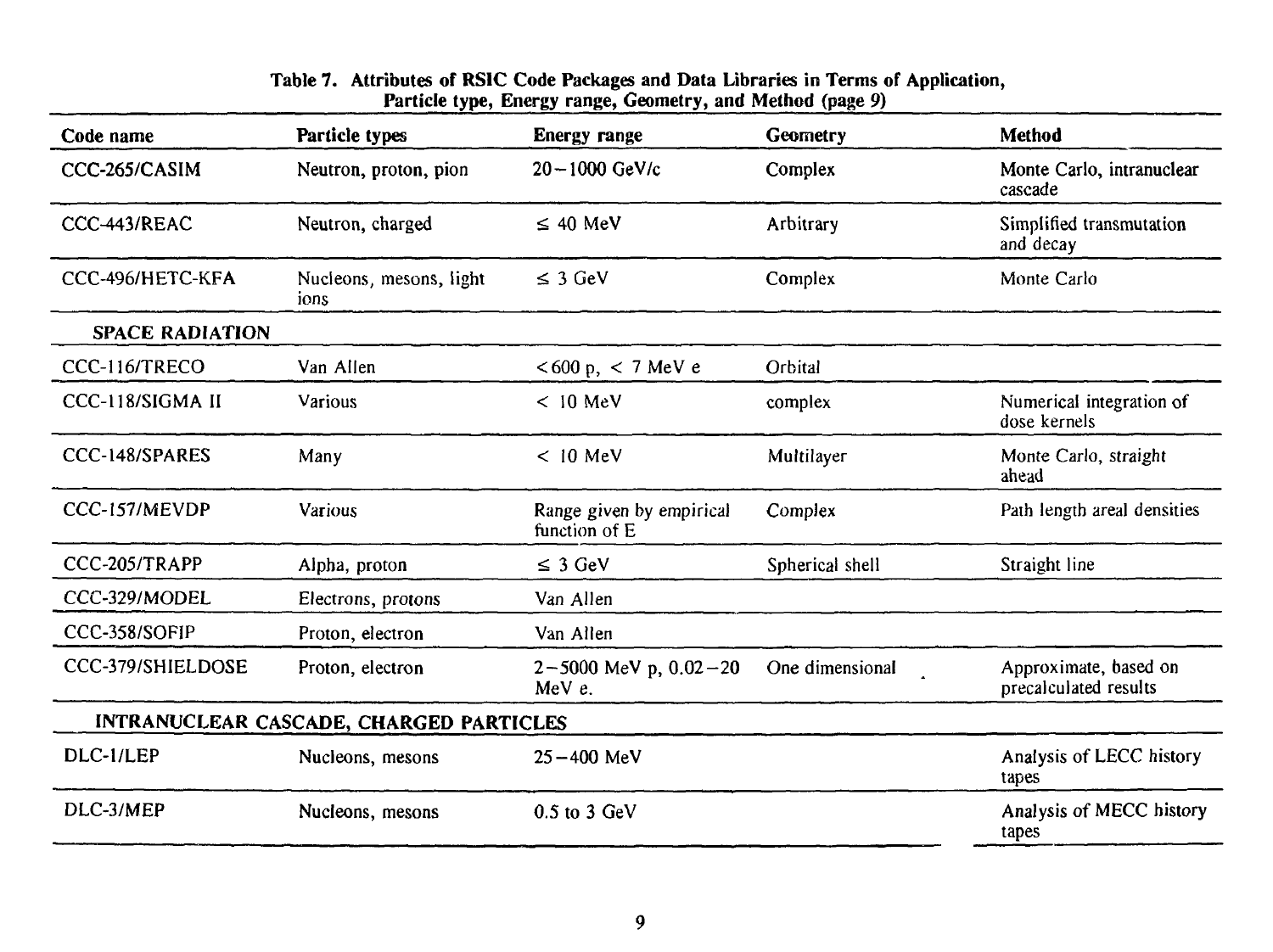### **Table 7. Attributes of RSIC Code Packages and Data Libraries in Terms of Application, Particle type, Energy range, Geometry, and Method (page 10)**

| Code name                         | Particle types                               | <b>Energy range</b> | Geometry | Method                                                               |
|-----------------------------------|----------------------------------------------|---------------------|----------|----------------------------------------------------------------------|
| DLC-22/FLEP<br>Based on DLC-1, -3 | Nucleons, mesons                             | $25 - 400$ MeV      |          | NCDATA interpolates<br>FLEP for intermediate<br>energies and targets |
| <b>DLC-106/ECPL82</b>             | 10 types                                     | $< 20$ MeV          |          |                                                                      |
|                                   | NEUTRON, PHOTON MULTIGROUP CROSS SECTIONS    |                     |          |                                                                      |
| DLC-55/RECOIL                     | <b>Neutrons</b>                              | $< 20$ MeV          |          |                                                                      |
| DLC-58/HELLO                      | Neutrons, photons                            | $\leq 60$ MeV       |          | Multigroup, discrete ordi-<br>nates format, P <sub>5</sub>           |
| DLC-84/MENSLIB                    | Neutron                                      | $\leq 60$ MeV       |          | Multigroup, discrete ordi-<br>nates format, $P_5$                    |
| DLC-87/HILO                       | Neutrons, photons                            | $\leq$ 400 MeV      |          | Multigroup, discrete ordi-<br>nates format, P <sub>5</sub>           |
| DLC-119/HILO86                    | Neutron, photon                              | $< 400$ MeV         |          | Multigroup, discrete ordi-<br>nates format, $P_5$                    |
| DLC-128/LAHIMACK                  | Neutron, photon                              | $< 800$ MeV         |          | Multigroup, discrete ordi-<br>nates format, P,                       |
|                                   | ATOMIC COLLISIONS, DAMAGE, ENERGY LOSS, DOSE |                     |          |                                                                      |
| PSR-47/ENLOSS                     | Many                                         |                     |          | Bethe equation                                                       |
| PSR-195/REPC                      | <b>Protons</b>                               |                     | Convex   | Buildup factor                                                       |
| PSR-137/MARLOWE                   | Many                                         |                     |          | Binary collision approxi-<br>mation                                  |
| PSR-257/ACAT                      | Many                                         |                     |          | Binary collision approxi-<br>mation                                  |
| PSR-261/MICAP                     | Neutron, photon                              | $< 20$ MeV          | Complex  | Monte Carlo                                                          |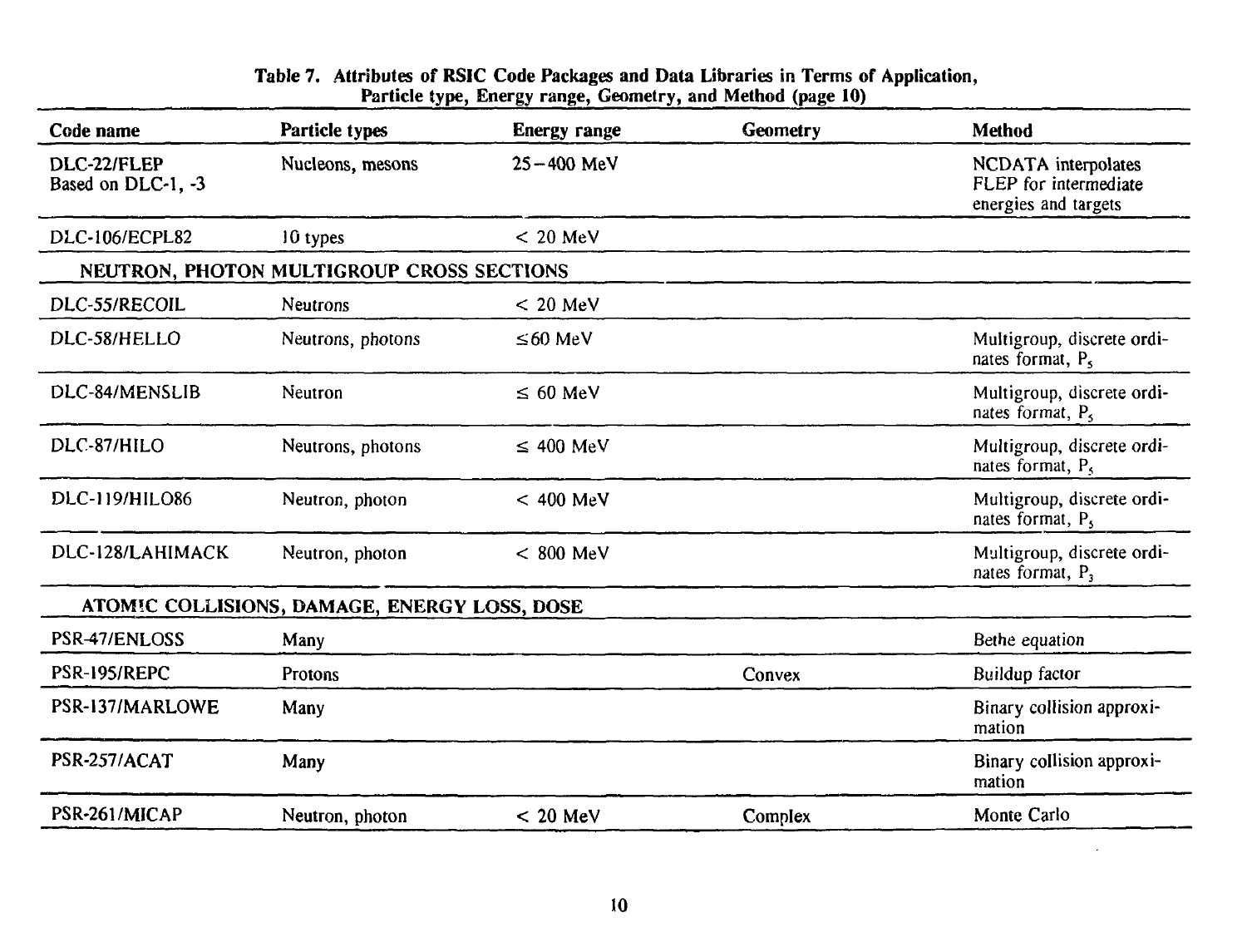| Code name              | Particle types           | <b>Energy range</b> | <b>Geometry</b> | Method                                                     |
|------------------------|--------------------------|---------------------|-----------------|------------------------------------------------------------|
| PSR-263/SPECTER-ANL    | Neutron                  |                     |                 | Damage functions based<br>on folding input spectra         |
| NUCLEAR MODEL          |                          |                     |                 |                                                            |
| PSR-3/ELIESE-3         | Neutrons, protons, alpha | $< 40$ MeV          |                 | Optical model, Hauser-<br>Feshbach                         |
| PSR-10/EVAP-4          | Many                     |                     |                 | Weisskopf                                                  |
| PSR-125/GNASH          | Many                     | $< 40$ MeV          |                 | Hauser-Feshbach with pre-<br>equilibrium correction        |
| PSR-152/HAUSER         | Many                     | $< 60$ MeV          |                 | Hauser-Fechbach, pre-<br>equilibrium                       |
| PSR-158/SAMMY          | Neutron                  |                     |                 | Fits based on Bayes' Theo-<br>rem                          |
| PSR-166/PREANG         | Many                     | $10 - 50$ MeV       |                 | Exciton model                                              |
| PSR-219/ERINNI         | Many                     |                     |                 | Optical model                                              |
| PSR-224/PREM           | Many                     |                     |                 |                                                            |
| PSR-226/PRECO-D2       | Many                     | $< 300$ MeV         |                 | Exciton model                                              |
| <b>PSR-227/ECIS-88</b> | Many                     |                     |                 |                                                            |
| PSR-235/DWUCK          | Many                     | $< 100$ MeV         |                 | Distorted wave born ap-<br>proximation, coupled<br>channel |

#### **Table 7. Attributes of RSIC Code Packages and Data Libraries in Terms of Application, Particle type, Energy range, Geometry, and Method (page II)**